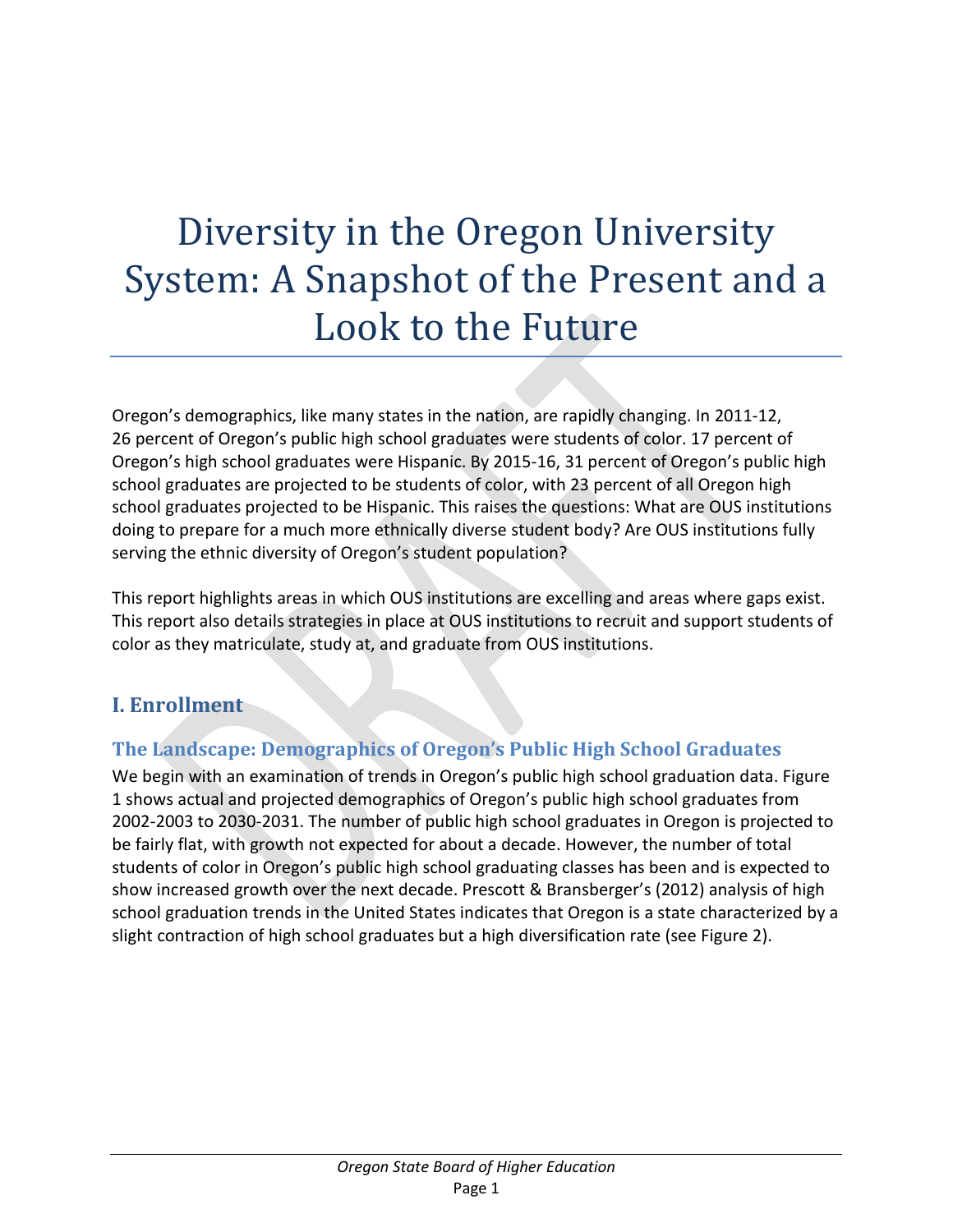

**Figure 1: Demographics of Oregon's Public High School Graduates 2002-2031**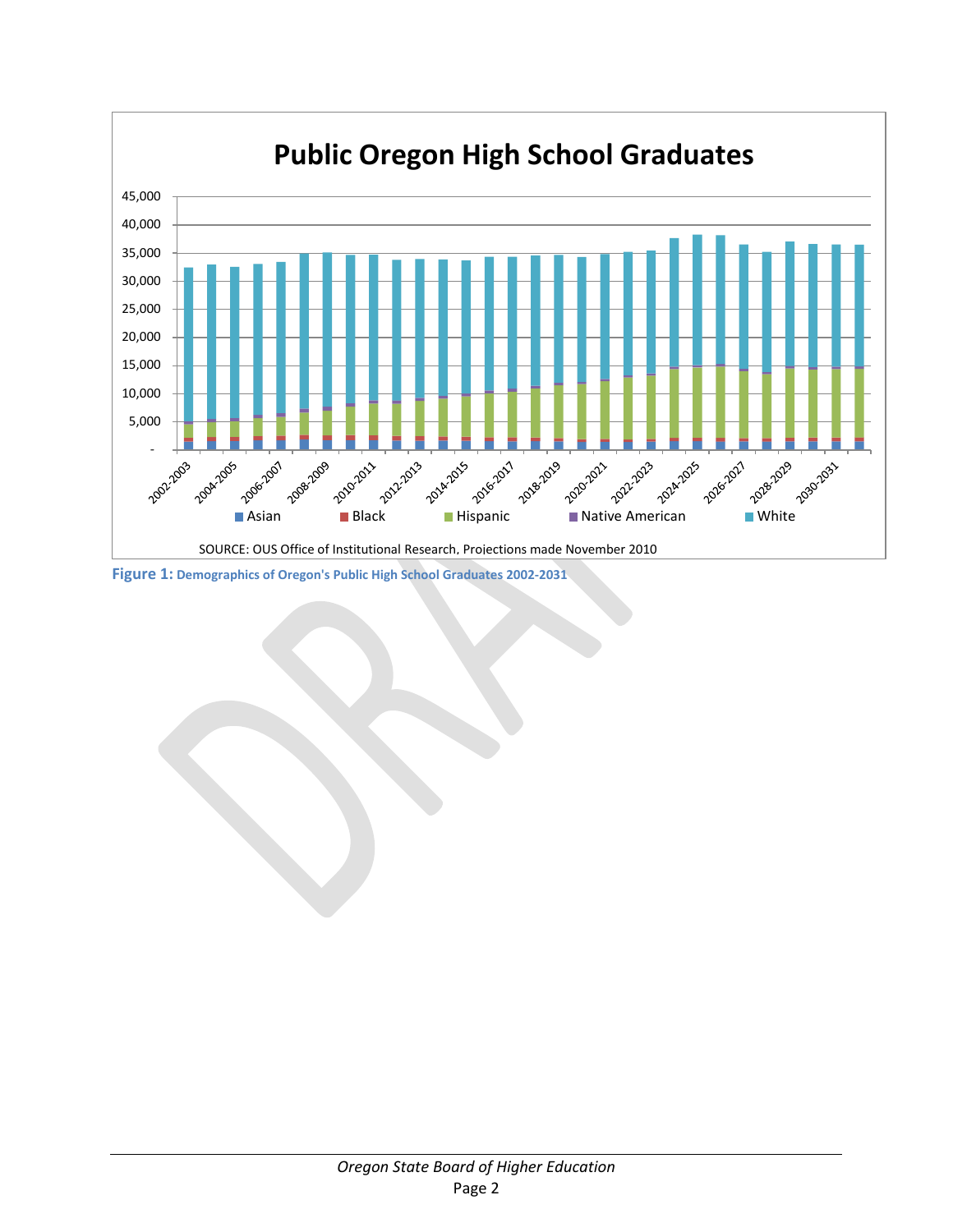

**Figure 2: Total Production vs. Diversification of Public High School Graduates in the United States**

Taking a closer look at data over the past five years and projected through 2015-16, we see a steady increase in the percent of students of color since 2007-08; this trend is projected to continue through to 2015-16 (see Table 1). Additionally, the percent of Hispanic students is growing at a relatively constant rate and projected to grow at a relatively constant rate. The percentages of total high school graduates of other ethnic minority groups (African American, American Indian/Alaska Native, Asian/Pacific Islander) are relatively constant and projected to be relatively constant or slightly decreasing. In 2010-11, 25.5 percent of Oregon's public high school graduates were students of color. So, how do OUS enrollments correspond with the ethnic diversity represented in Oregon's public high school graduates? Table 2 provides an answer. In 2011-12, about 23 percent of OUS new undergraduate admits (both first time freshman and new transfer students) were students of color. As a system, we are not enrolling as many African Americans (1.9% newly admitted to OUS compared to 2.5% high school graduates), American Indian or Alaska Natives (1.5% newly admitted to OUS compared to 1.7% high school graduates), or Hispanic students (8.7% newly admitted to OUS compared to 17% high school graduates).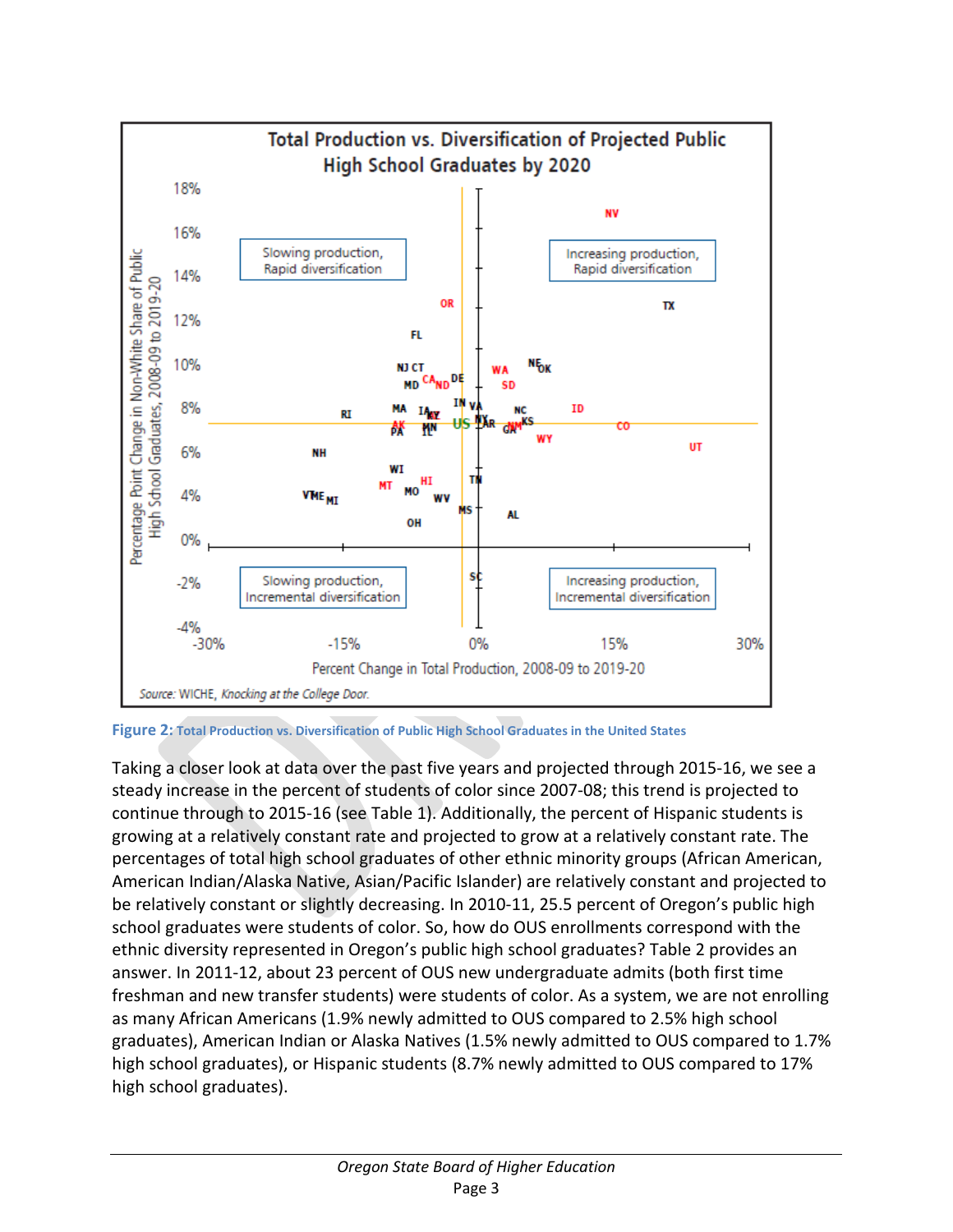#### **Oregon Public High School Graduates**

| Race/Ethnicity                          | 2007-08                  | 2008-09 | 2009-10 | 2010-11 | 2011-12 | 2012-13 | 2013-14 | 2014-15 | 2015-16 |
|-----------------------------------------|--------------------------|---------|---------|---------|---------|---------|---------|---------|---------|
| <b>Black or African American</b>        | 852                      | 853     | 916     | 887     | 834     | 822     | 752     | 722     | 695     |
| American Indian or Alaska Native        | 744                      | 716     | 632     | 605     | 573     | 578     | 534     | 534     | 519     |
| Asian or Pacific Islander               | 1,858                    | 1,751   | 1,748   | 1,748   | 1,665   | 1,644   | 1,667   | 1,641   | 1,587   |
| Hispanic                                | 3,949                    | 4,389   | 5,029   | 5,624   | 5,736   | 6,237   | 6,702   | 7,142   | 7,771   |
| White, non-Hispanic                     | 27,546                   | 27,429  | 26,348  | 25,860  | 25,011  | 24,662  | 24,207  | 23,675  | 23,803  |
| Two or more races                       |                          |         |         |         |         |         |         |         |         |
| <b>Unknown</b>                          | $\overline{\phantom{0}}$ |         |         |         |         |         |         |         |         |
| Total                                   | 34,949                   | 35,138  | 34,673  | 34,724  | 33,819  | 33,943  | 33,862  | 33,714  | 34,375  |
| Students of Color                       | 21.2%                    | 21.9%   | 24.0%   | 25.5%   | 26.0%   | 27.3%   | 28.5%   | 29.8%   | 30.8%   |
| <b>Black or African Amercian Studen</b> | 2.4%                     | 2.4%    | 2.6%    | 2.6%    | 2.5%    | 2.4%    | 2.2%    | 2.1%    | 2.0%    |
| American Indian or Alaska Native        | 2.1%                     | 2.0%    | 1.8%    | 1.7%    | 1.7%    | 1.7%    | 1.6%    | 1.6%    | 1.5%    |
| Asian or Pacific Islander               | 5.3%                     | 5.0%    | 5.0%    | 5.0%    | 4.9%    | 4.8%    | 4.9%    | 4.9%    | 4.6%    |
| <b>Hispanic Students</b>                | 11.3%                    | 12.5%   | 14.5%   | 16.2%   | 17.0%   | 18.4%   | 19.8%   | 21.2%   | 22.6%   |
|                                         |                          |         |         |         |         |         |         |         |         |

**Table 1:** Demographics of Oregon Public High School Graduates 2007-2016

#### **OUS New Undergraduate Admits**

| Race/Ethnicity                            |                                                                                                       |        |        |        | 2007-08 2008-09 2009-10 2010-11 2011-12 |        |  |  |  |
|-------------------------------------------|-------------------------------------------------------------------------------------------------------|--------|--------|--------|-----------------------------------------|--------|--|--|--|
| <b>Black or African American</b>          | <b>FTF</b>                                                                                            | 152    | 148    | 146    | 152                                     | 145    |  |  |  |
|                                           | Transfer                                                                                              | 129    | 191    | 176    | 189                                     | 196    |  |  |  |
| American Indian or Alaska Native FTF      |                                                                                                       | 104    | 131    | 130    | 86                                      | 90     |  |  |  |
|                                           | Transfer                                                                                              | 132    | 140    | 165    | 137                                     | 168    |  |  |  |
| Asian or Pacific Islander                 | <b>FTF</b>                                                                                            | 635    | 679    | 689    | 587                                     | 621    |  |  |  |
|                                           | Transfer                                                                                              | 372    | 412    | 466    | 412                                     | 434    |  |  |  |
| Hispanic                                  | <b>FTF</b>                                                                                            | 465    | 503    | 530    | 720                                     | 761    |  |  |  |
|                                           | Transfer                                                                                              | 430    | 436    | 466    | 660                                     | 761    |  |  |  |
| White, non-Hispanic                       | <b>FTF</b>                                                                                            | 6,238  | 6,431  | 6,348  | 6,114                                   | 5,799  |  |  |  |
|                                           | Transfer                                                                                              | 5,522  | 5,827  | 6,352  | 6,804                                   | 7,141  |  |  |  |
| Two or more races                         | FTF                                                                                                   |        |        |        | 398                                     | 428    |  |  |  |
|                                           | Transfer                                                                                              |        |        |        | 337                                     | 402    |  |  |  |
| Multi-Ethnic                              | <b>FTF</b>                                                                                            | 140    | 153    | 130    |                                         |        |  |  |  |
|                                           | Transfer                                                                                              | 116    | 111    | 81     |                                         |        |  |  |  |
| Unknown                                   | <b>FTF</b>                                                                                            | 484    | 429    | 429    | 158                                     | 148    |  |  |  |
|                                           | Transfer                                                                                              | 708    | 700    | 939    | 429                                     | 407    |  |  |  |
| Total                                     |                                                                                                       | 15,627 | 16,291 | 17,047 | 17,183                                  | 17,501 |  |  |  |
| Total First Time Freshman                 |                                                                                                       | 8,218  | 8,474  | 8,402  | 8,215                                   | 7,992  |  |  |  |
| <b>Total Transfer Students</b>            |                                                                                                       | 7,409  | 7,817  | 8,645  | 8,968                                   | 9,509  |  |  |  |
| Students of Color                         |                                                                                                       | 17.1%  | 17.8%  | 17.5%  | 21.4%                                   | 22.9%  |  |  |  |
| <b>Black or African Amercian Students</b> |                                                                                                       | 1.8%   | 2.1%   | 1.9%   | 2.0%                                    | 1.9%   |  |  |  |
| American Indian or Alaska Native          |                                                                                                       | 1.5%   | 1.7%   | 1.7%   | 1.3%                                    | 1.5%   |  |  |  |
| Asian or Pacific Islander                 |                                                                                                       | 6.4%   | 6.7%   | 6.8%   | 5.8%                                    | 6.0%   |  |  |  |
| <b>Hispanic Students</b>                  |                                                                                                       | 5.7%   | 5.8%   | 5.8%   | 8.0%                                    | 8.7%   |  |  |  |
|                                           | $\pm$ and $\pm$ . One can be a set of the set of the March than the second control of a direct set of |        |        |        |                                         |        |  |  |  |

**Table 2:** Demographics of OUS New Undergraduate Admissions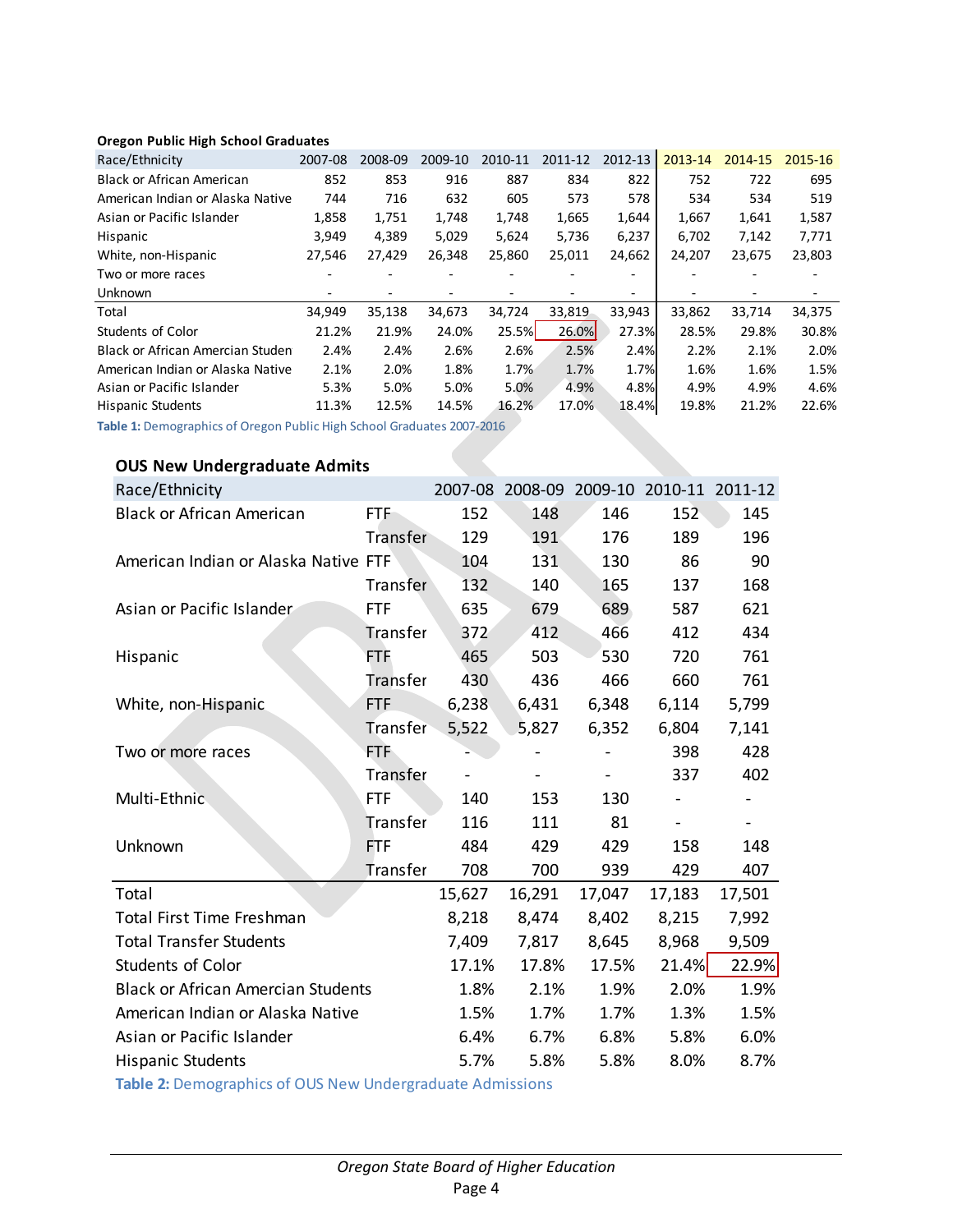These data sources suggest that we have work to do to recruit African American, American Indian/Alaska Native, and especially Hispanic students.

Next we take a closer look at campus-specific demographic trends, with a number of caveats:

- 1. We chose to look at *percentages* of students of color at each campus. We recognize this methodology has a number of limitations including that for campuses with small enrollments, small changes in enrollment numbers are reflected in larger percent changes.
- 2. Data about the OUS campuses reflects data for *resident* students only. We decided to focus on resident students in order to make appropriate comparisons to the population of public Oregon high school graduates.
- 3. We compare the percentages of students of color to the statewide percentages of students of color of public high school graduates. For campuses that serve the state (Oregon State University, Oregon Tech, and the University of Oregon) a comparison to statewide data is appropriate. We recognize that the statewide demographics ignores regional differences for the other campuses and will conduct further analysis in the future to compare Portland State University, Eastern Oregon University, Southern Oregon University, and Western Oregon University with the demographics specific to their regions.
- 4. We compare 2011-12 new undergraduate admissions percentages to 2010-11 Oregon public high school graduates with the thinking that students graduating from high school in spring 2011 will enter college as first time freshman in the fall of 2011. We also include new transfer students in our counts.
- 5. We are sensitive to the issues regarding how we count students of color (e.g., concerns as raised by the Communities of Color report). However, it was beyond our purview to address these issues for the data collected for this report. We recognize that students might not self-identify and that the data may represent inaccurate counts of students of color. As such, we posit this analysis as a starting point for further conversation and action, rather than an end.

|                                           | 2007-08 | 2009-09 | 2009-10 | 2010-11 | 2011-12 |
|-------------------------------------------|---------|---------|---------|---------|---------|
| <b>Total</b>                              | 741     | 821     | 975     | 1,024   | 1,005   |
| <b>Total First Time Freshman</b>          | 257     | 313     | 403     | 389     | 310     |
| <b>Total Transfer Students</b>            | 484     | 508     | 572     | 635     | 695     |
| <b>Students of Color</b>                  | 9.7%    | 10.5%   | 12.7%   | 11.5%   | 14.5%   |
| <b>Black or African American Students</b> | 0.5%    | 1.7%    | 1.3%    | 0.7%    | 1.9%    |
| American Indian or Alaska Native          | 1.9%    | 2.6%    | 2.7%    | 2.1%    | 3.2%    |
| <b>Asian or Pacific Islander</b>          | 1.6%    | 1.5%    | 3.2%    | 2.5%    | 3.1%    |
| <b>Hispanic Students</b>                  | 3.5%    | 3.8%    | 5.2%    | 5.8%    | 5.9%    |

# **Eastern Oregon University New Undergraduate Admissions**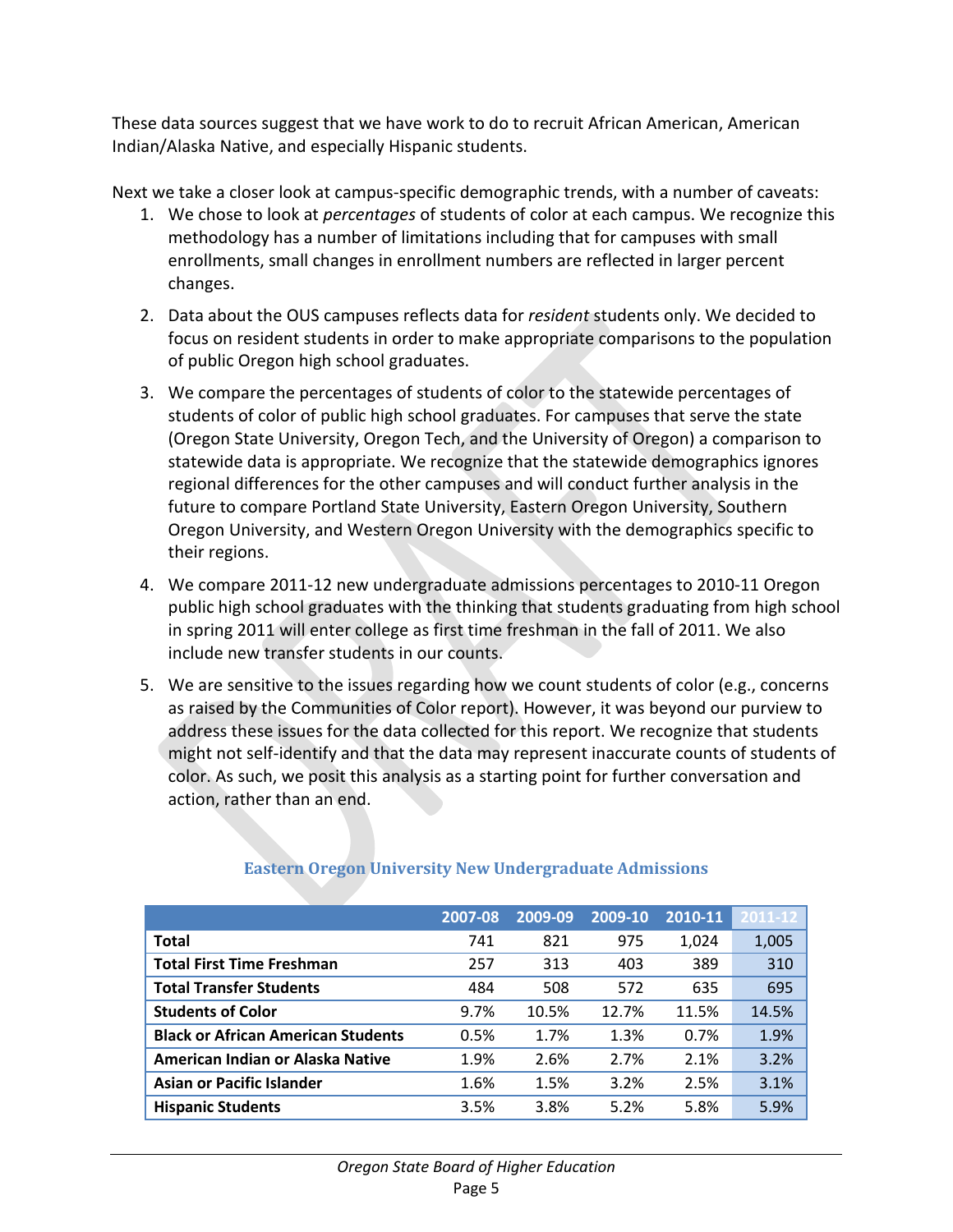In 2011-12, EOU's percentage of American Indian/Alaska Native students (3.2% of new undergraduate admissions) was almost double the percentage of American Indian/Alaska Native public high school graduates (1.7% in 2010-11). EOU's percentage of Hispanic students (5.9%) is considerably lower than the percentage of Hispanic Oregon high school graduates (16.2% in 2010-11). However, the trend in Hispanic admission has been increasing since 2007 08. As such, we recommend EOU focus on increasing the enrollment of Hispanic students to achieve an entering student body demographic that more closely mirrors that of Oregon's graduating high school class. The ramping up of EOU's Hermiston Eastern Oregon Higher Education Center should help increase student diversity by 1-2 percent over the next 2-3 years.

|                                           | 2007-08 | 2008-09 | 2009-10 | 2010-11 | $2011 - 12$ |
|-------------------------------------------|---------|---------|---------|---------|-------------|
| <b>Total</b>                              | 679     | 720     | 740     | 744     | 797         |
| <b>Total First Time Freshman</b>          | 267     | 320     | 324     | 274     | 294         |
| <b>Total Transfer Students</b>            | 412     | 400     | 416     | 470     | 503         |
| <b>Students of Color</b>                  | 12.7%   | 13.8%   | 16.4%   | 17.5%   | 18.2%       |
| <b>Black or African American Students</b> | 0.4%    | 0.7%    | 0.5%    | 0.8%    | 0.6%        |
| American Indian or Alaska Native          | 2.2%    | 2.8%    | 2.2%    | 0.8%    | 1.6%        |
| <b>Asian or Pacific Islander</b>          | 4.4%    | 5.3%    | 6.1%    | 4.2%    | 5.0%        |
| <b>Hispanic Students</b>                  | 5.6%    | 5.0%    | 6.9%    | 6.0%    | 6.3%        |

#### **Oregon Tech New Undergraduate Admissions**

In 2011-12, Oregon Tech's percentage of Asian/Pacific Islander students (5.0% of new undergraduate admissions) matched the percentage of Asian/Pacific Islander public high school graduates in 2010-11. Oregon Tech's percentage of African American students (0.6% of new undergraduate admissions) was significantly lower than the percentage of African American public high school graduates (2.6% in 2010-11). Given Oregon Tech's new presence in Wilsonville and its statewide mission, we encourage a focus on increasing enrollments of African American students at the Wilsonville campus. Similarly, Oregon Tech's percentage of Hispanic students (8.7%) is considerably lower than the percentage of Hispanic Oregon high school graduates (16.2% in 2010-11). As such, we recommend Oregon Tech focus on increasing the enrollment of Hispanic students by 1-2 percent over the next 2-3 years to achieve an entering student body demographic that more closely mirrors that of Oregon's graduating high school class.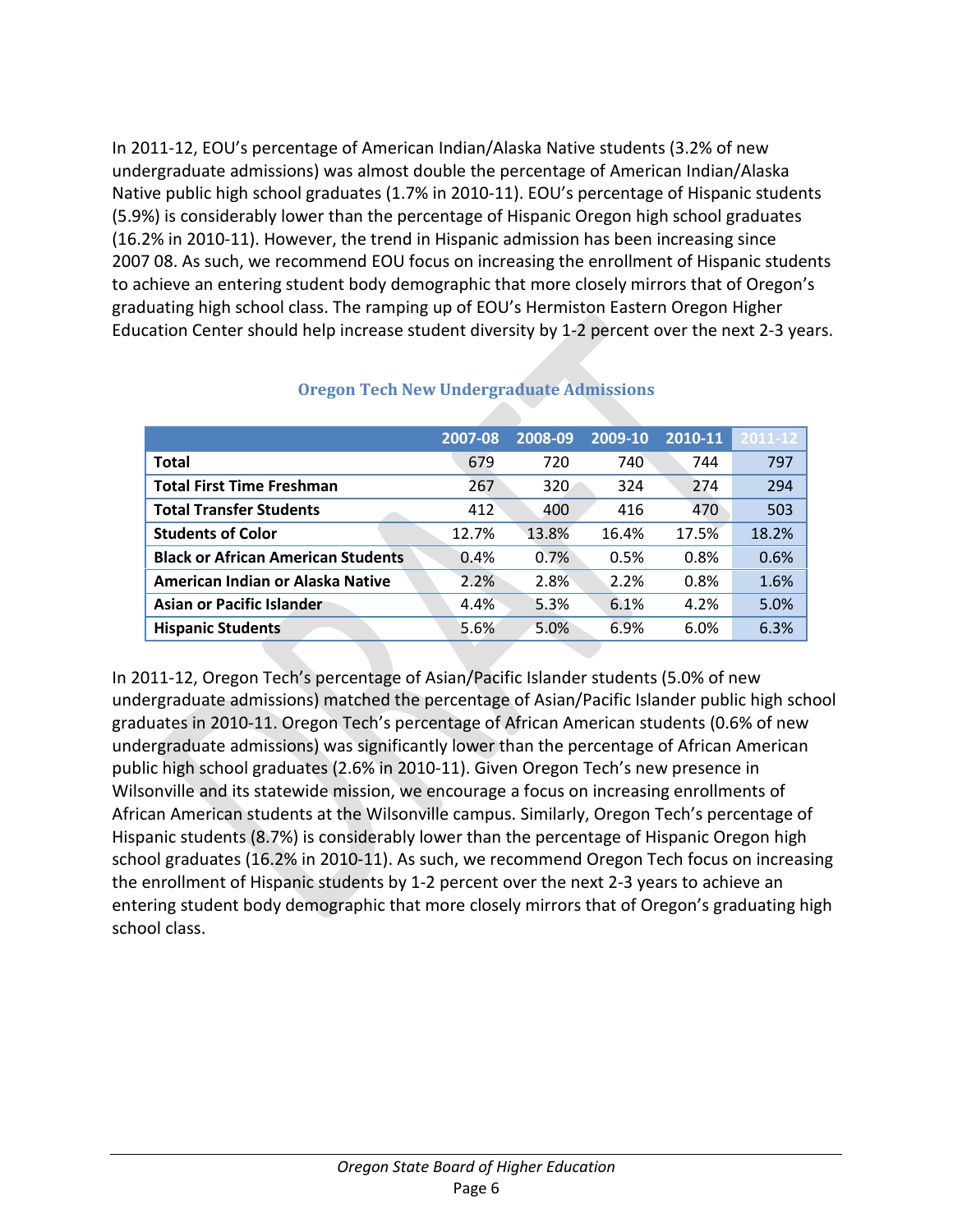|                                           | 2007-08 | 2008-09 | 2009-10 | 2010-11 | 2011-12 |
|-------------------------------------------|---------|---------|---------|---------|---------|
| <b>Total</b>                              | 3,857   | 4,049   | 4,453   | 4,482   | 4,428   |
| <b>Total First Time Freshman</b>          | 2,600   | 2,659   | 2,761   | 2,773   | 2,646   |
| <b>Total Transfer Students</b>            | 1,257   | 1,390   | 1,692   | 1,709   | 1,782   |
| <b>Students of Color</b>                  | 15.4%   | 15.7%   | 15.4%   | 20.1%   | 22.1%   |
| <b>Black or African American Students</b> | 1.2%    | 1.1%    | 0.9%    | 0.6%    | 0.6%    |
| American Indian or Alaska Native          | 1.2%    | 1.7%    | 1.5%    | 1.0%    | 1.0%    |
| <b>Asian or Pacific Islander</b>          | 7.5%    | 7.5%    | 7.6%    | 6.1%    | 7.2%    |
| <b>Hispanic Students</b>                  | 5.3%    | 5.3%    | 5.3%    | 6.9%    | 7.5%    |

#### **Oregon State University New Undergraduate Admissions**

In 2011-12, OSU's percentage of African American students (0.6% of new undergraduate admissions) was significantly lower than the percentage of African American public high school graduates (2.6% in 2010-11). Furthermore, the percentage of newly admitted African American students at OSU has decreased since 2007-08. We encourage a focus on increasing enrollments of African American students to more closely mirror that of Oregon's graduating high school class. OSU's enrollment of Hispanic students (7.5%) is considerably lower than the percentage of Hispanic Oregon high school graduates (16.2% in 2010-11). However, the trend in Hispanic admission has been increasing since 2007-08. As such, we recommend OSU also focus on increasing the enrollment of Hispanic students by 1-2 percent over the next 2-3 years to achieve an entering student body demographic that more closely mirrors that of Oregon's graduating high school class. OSU is doing well recruiting Asian and Pacific Islander student, as the percentage of newly admitted Asian/Pacific Islander students (7.2% in 2011-12) exceeds the percentage of Asian and Pacific Islander public high school graduates (5.0% in 2010-11).

|                                           | 2007-08 | 2008-09 | 2009-10 | 2010-11 | 2011-12 |
|-------------------------------------------|---------|---------|---------|---------|---------|
| <b>Total</b>                              | 4,523   | 4.794   | 4,989   | 4,842   | 4,991   |
| <b>Total First Time Freshman</b>          | 1,369   | 1,402   | 1,317   | 1,214   | 1,090   |
| <b>Total Transfer Students</b>            | 3,154   | 3,392   | 3,672   | 3,628   | 3,901   |
| <b>Students of Color</b>                  | 22.2%   | 21.9%   | 21.0%   | 25.3%   | 28.3%   |
| <b>Black or African American Students</b> | 3.3%    | 3.4%    | 3.2%    | 3.6%    | 3.3%    |
| American Indian or Alaska Native          | 1.6%    | 1.4%    | 1.7%    | 1.3%    | 1.5%    |
| <b>Asian or Pacific Islander</b>          | 9.0%    | 8.6%    | 9.4%    | 8.1%    | 7.7%    |
| <b>Hispanic Students</b>                  | 6.3%    | 6.7%    | 6.2%    | 8.5%    | 10.7%   |

### **Portland State University New Undergraduate Admissions**

PSU is the only OUS campus whose percentage of students of color of new undergraduate admissions (28.3% in 2011-12) exceeds that of the state's public high school graduates (25.5% in 2010-11). The percentage of PSU new undergraduate admissions of African Americans and American Indian/Alaska Native students has remained relatively stable since 2007-08 and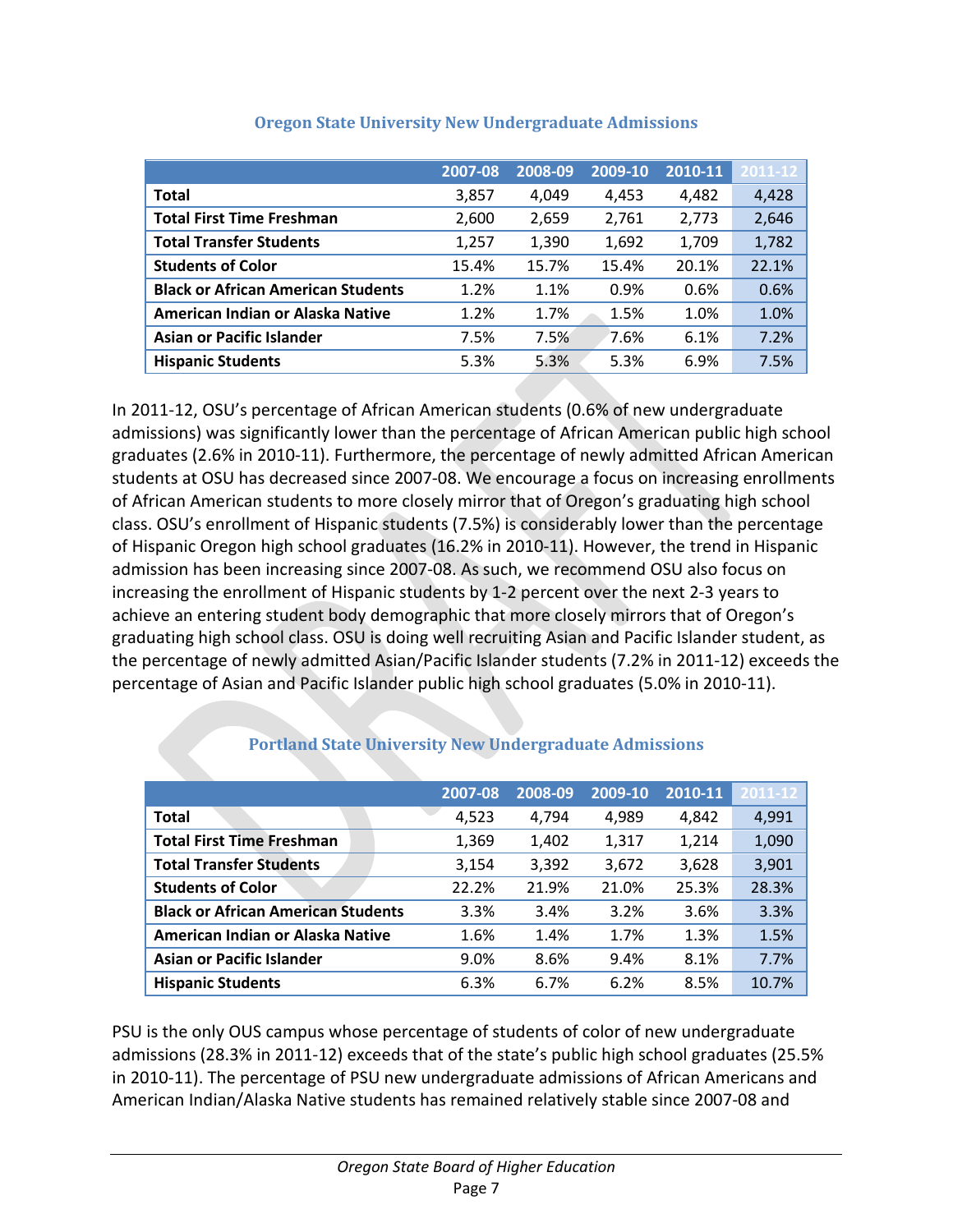exceeds (in the case of African Americans) or slightly below (in the case of American Indian/Alaska Natives) as compared to Oregon's public high school graduates. PSU's enrollment of Hispanic students (10.7%) is lower than the percentage of Hispanic Oregon high school graduates (16.2% in 2010-11). However, the trend in Hispanic admission has been increasing since 2007-08, and increasing at a constant rate since 2009-2010. We encourage PSU to continue its efforts to recruit all students of color, and Hispanic students, in particular.

|                                           | 2007-08 | 2008-09 | 2009-10 | 2010-11 | 2011-12 |
|-------------------------------------------|---------|---------|---------|---------|---------|
| Total                                     | 1,024   | 983     | 948     | 1,113   | 1,171   |
| <b>Total First Time Freshman</b>          | 559     | 536     | 485     | 530     | 507     |
| <b>Total Transfer Students</b>            | 465     | 447     | 463     | 583     | 664     |
| <b>Students of Color</b>                  | 12.5%   | 15.6%   | 11.8%   | 16.8%   | 18.0%   |
| <b>Black or African American Students</b> | 1.5%    | 1.0%    | 1.2%    | 1.6%    | 1.0%    |
| American Indian or Alaska Native          | 1.5%    | 2.0%    | 2.0%    | 2.4%    | 1.5%    |
| <b>Asian or Pacific Islander</b>          | 2.5%    | 3.4%    | 2.4%    | 2.2%    | 1.7%    |
| <b>Hispanic Students</b>                  | 5.4%    | 7.2%    | 5.9%    | 8.8%    | 8.7%    |

### **Southern Oregon University New Undergraduate Admits**

In 2011-12, SOU's percentage of African American students (2.0% of new undergraduate admissions), Asian/Pacific Islander students (1.7% of new undergraduate admissions) and Hispanic students (8.7% of new undergraduate admissions) was considerably lower than the percentage of African American, Asian/Pacific Islander, and Hispanic public high school graduates. We encourage a focus on increasing enrollments of African American, Asian/Pacific Islander, and Hispanic students by a total of 1-2 percent over the next 2-3 years to more closely mirror that of Oregon's graduating high school class.

### **University of Oregon New Undergrad Admits**

|                                           | 2007-08 | 2008-09 | 2009-10 | 2010-11 | 2011-12 |
|-------------------------------------------|---------|---------|---------|---------|---------|
| <b>Total</b>                              | 3,488   | 3,551   | 3,523   | 3,376   | 3,506   |
| <b>Total First Time Freshman</b>          | 2,355   | 2,445   | 2,258   | 2,063   | 2,220   |
| <b>Total Transfer Students</b>            | 1,133   | 1,106   | 1,265   | 1,313   | 1,286   |
| <b>Students of Color</b>                  | 16.0%   | 18.1%   | 17.3%   | 21.4%   | 22.6%   |
| <b>Black or African American Students</b> | 1.3%    | 1.8%    | 1.4%    | 1.7%    | 2.0%    |
| American Indian or Alaska Native          | 1.5%    | 1.4%    | 1.3%    | 0.9%    | 0.8%    |
| <b>Asian or Pacific Islander</b>          | 5.8%    | 7.1%    | 6.0%    | 6.3%    | 5.9%    |
| <b>Hispanic Students</b>                  | 4.0%    | 4.1%    | 4.2%    | 6.8%    | 7.5%    |

In 2011-12, the UO's percentage of African American students (2.0% of new undergraduate admissions) was lower than the percentage of African American public high school graduates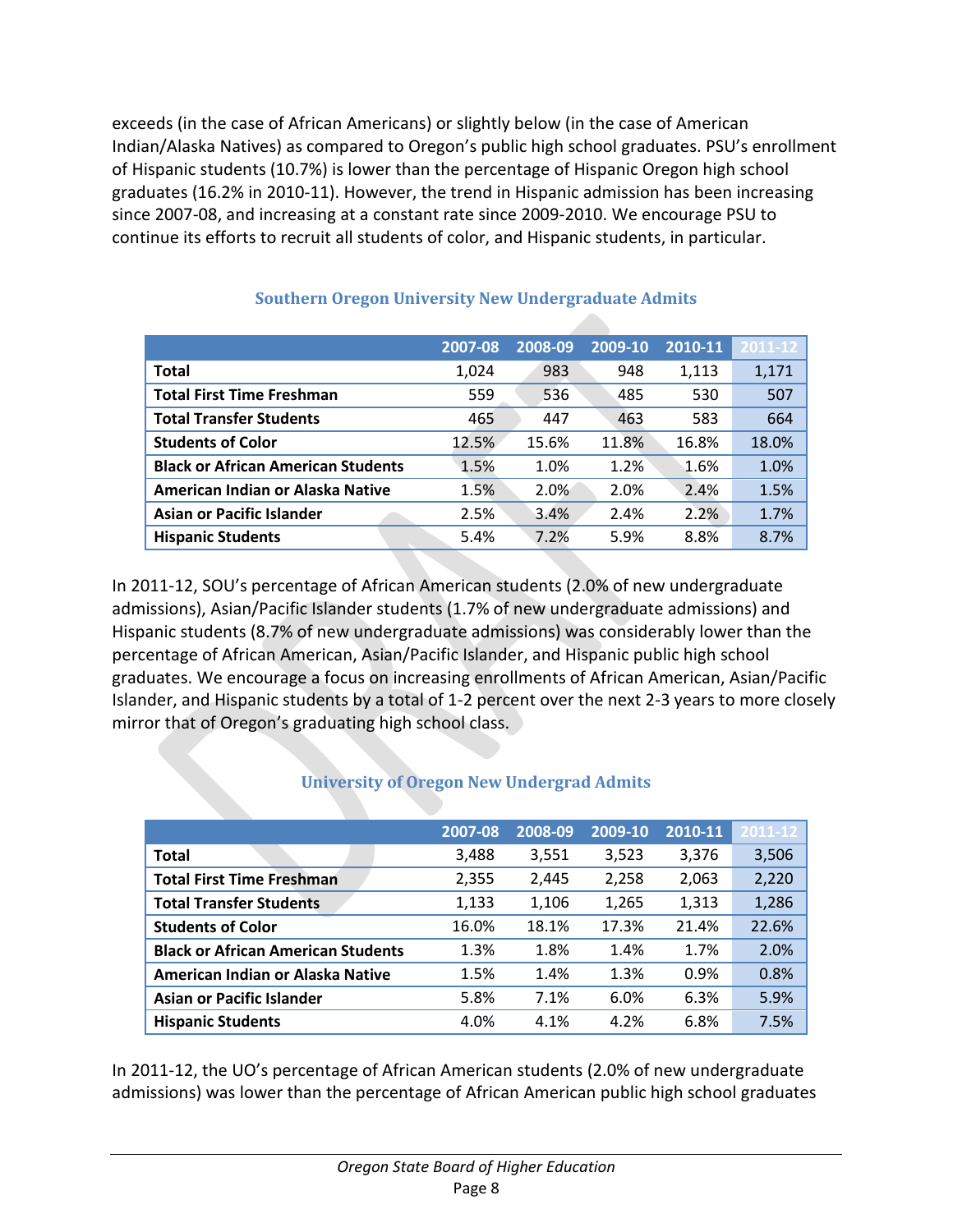(2.6% in 2010-11). We encourage a focus on increasing enrollments of African American students to more closely mirror that of Oregon's graduating high school class. The UO's enrollment of Hispanic students (7.5%) is considerably lower than the percentage of Hispanic Oregon high school graduates (16.2% in 2010-11). However, the trend in Hispanic admission has been increasing since 2007-08. As such, we recommend the UO also focus on increasing the enrollment of Hispanic students by 1-2 percent over the next 2-3 years to achieve an entering student body demographic that more closely mirrors that of Oregon's graduating high school class. The UO is doing well recruiting Asian and Pacific Islander student, as the percentage of newly admitted Asian/Pacific Islander students (5.9% in 2011-12) exceeds the percentage of Asian and Pacific Islander public high school graduates (5.0% in 2010-11).

|                                           | 2007-08 | 2008-09 | 2009-10 | 2010-11 | 2011-12 |
|-------------------------------------------|---------|---------|---------|---------|---------|
| <b>Total</b>                              | 1,315   | 1,373   | 1,419   | 1,602   | 1,603   |
| <b>Total First Time Freshman</b>          | 811     | 799     | 854     | 972     | 925     |
| <b>Total Transfer Students</b>            | 504     | 574     | 565     | 630     | 678     |
| <b>Students of Color</b>                  | 17.8%   | 17.1%   | 19.6%   | 24.7%   | 20.2%   |
| <b>Black or African American Students</b> | 1.4%    | 2.5%    | 3.2%    | 3.6%    | 2.5%    |
| American Indian or Alaska Native          | 1.5%    | 2.0%    | 2.3%    | 1.7%    | 2.9%    |
| <b>Asian or Pacific Islander</b>          | 3.0%    | 3.0%    | 2.6%    | 2.6%    | 3.2%    |
| <b>Hispanic Students</b>                  | 11.0%   | 8.8%    | 10.2%   | 14.2%   | 11.5%   |

### **Western Oregon University New Undergrad Admits**

WOU's percent enrollment of newly admitted African American and American Indian/Alaska Native students matches or exceeds the percentage of African American and American Indian/Alaska Native graduates from Oregon public high schools. WOU enrolled a smaller percentage of newly admitted Asian or Pacific Islander students (3.2%) than graduates from Oregon's public high schools (4.9%). In 2011-12, WOU's percent enrollment of newly admitted Hispanic students was 11.5%, lower than the percentage of Hispanic Oregon high school graduates (16.2% in 2010-11), but a number that reflects WOU's concentrated efforts on recruiting and retaining Hispanic students. We encourage WOU to continue its efforts to recruit all students of color, and Hispanic students, in particular.

# **II. Retention**

Systemwide, OUS institutions must continue to focus efforts on graduating students of color. Figure 3 shows the gaps in graduating American Indian/Alaska Native, African American, and Hispanic students as compared to their White and Asian/Pacific Islander peers. Most troubling, the graduation rates for African Americans has fallen since 2001, a trend that must be reversed. We also see declines, since 2006, in the graduation rates of Hispanic students; again, a trend